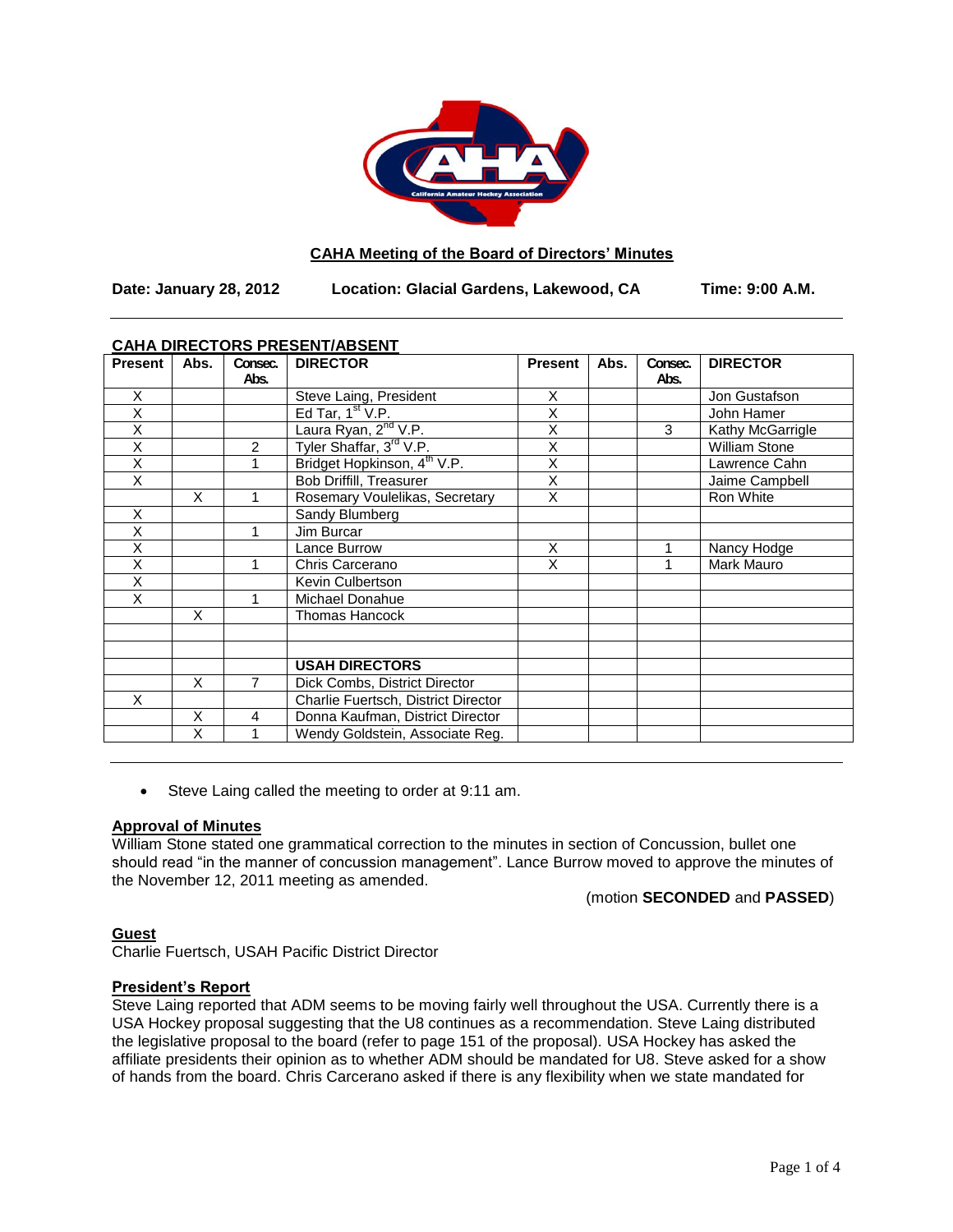# **President's Report (cont'd)**

ADM. Steve answered that there wouldn't be any travel for U8, the 3 to 1 practice to game ratio would need to be followed and that all games would be cross ice. The CAHA board through a show of hands indicated they support a mandate for USA Hockey's proposal 2 only ~ cross-ice games and no travel.

Steve Laing informed the board that USA Hockey is forming a task force dealing with player safety and focusing on child protection. Ron De Gregorio is chairing the task force. Steve Laing and David Green were asked to sit on that task force.

USA Hockey approved a \$10 increase of USA Hockey membership fees starting in the 2012-2013 season. There has not been an increase in the last 8 years. CAHA needs to decide if CAHA will be increasing its portion by \$1 or not. The good news is that the Block Grant money will also increase. Steve Laing distributed a memo regarding the increase for the board to review. Ron White stated that an eleven dollar increase is not going to be appreciated by the CAHA Adult membership.

In addition, starting in June of next season, USA Hockey would like all the affiliates to appoint a safety director. February 18 is "Try Hockey for Free" day across the USA. California has exceeded the number of rinks that will be participating. USA Hockey is still working on finalizing their "Concussion" program. Ron White moved to investigate into purchasing a secondary D (directors) & O (officers) policy for CAHA to cover the CAHA board and all of its non-profit associations.

## (motion **SECONDED** and **PASSED**)

Steve Laing reported that USA Hockey is reviewing modifications to the coaches' modules and trying to limit repetition, etc.

Steve Laing informed the board that there was a proposal presented to the Junior Council to increase the Junior program in California by 6 programs, with four of them being named; they are OCHC, Titans, San Jose Jr. Sharks and Fresno, etc. The Junior Council defeated the expansion proposal for California with a vote of 13 to 10. It has been appealed to USA Hockey and a decision should be coming shortly.

### **Financial Report**

Bob Driffill distributed the financials dated October to December 30, 2011. Kevin Culberston moved to approve the financials as presented.

### (motion **SECONDED** and **PASSED**)

Steve Laing stated that CA will be sending a high school team to participate in the High School Showcase. The high School teams are working together to put the best High School players on the team. Steve Laing moved to have the CAHA board approve the payment of the entry fee of \$750 for the High School Showcase team. The Showcase will be held April 11-15 in Pittsburgh.

#### (motion **SECONDED** and **PASSED**)

## **Select Camp**

Ed Tar reported that there are about 180 players participating in the CAHA Select camp. Ed stated we only had one no-show this year. Once the final selections are made, the names of the players will be posted on the CAHA web site. Ed Tar stated that the online Rocky Mountain program has made the whole process very simple and easy. The 98's will attend a multi-district camp with Pacific, Rocky Mountain and Northern Plains participating. At the Pacific District 15-year-olds, CAHA will be sending more 15 year old players since we no longer have any 14 year olds attending.

### **Disputes Resolutions & Penalty Review Report**

Ed Tar informed the board we have had a hearing regarding abuse of official by an adult player. Ed Tar added that once it is affirmed that the abuse of an official occurred, we have no choice but to levy the one-year suspension. There is an appeal regarding this this afternoon. In addition,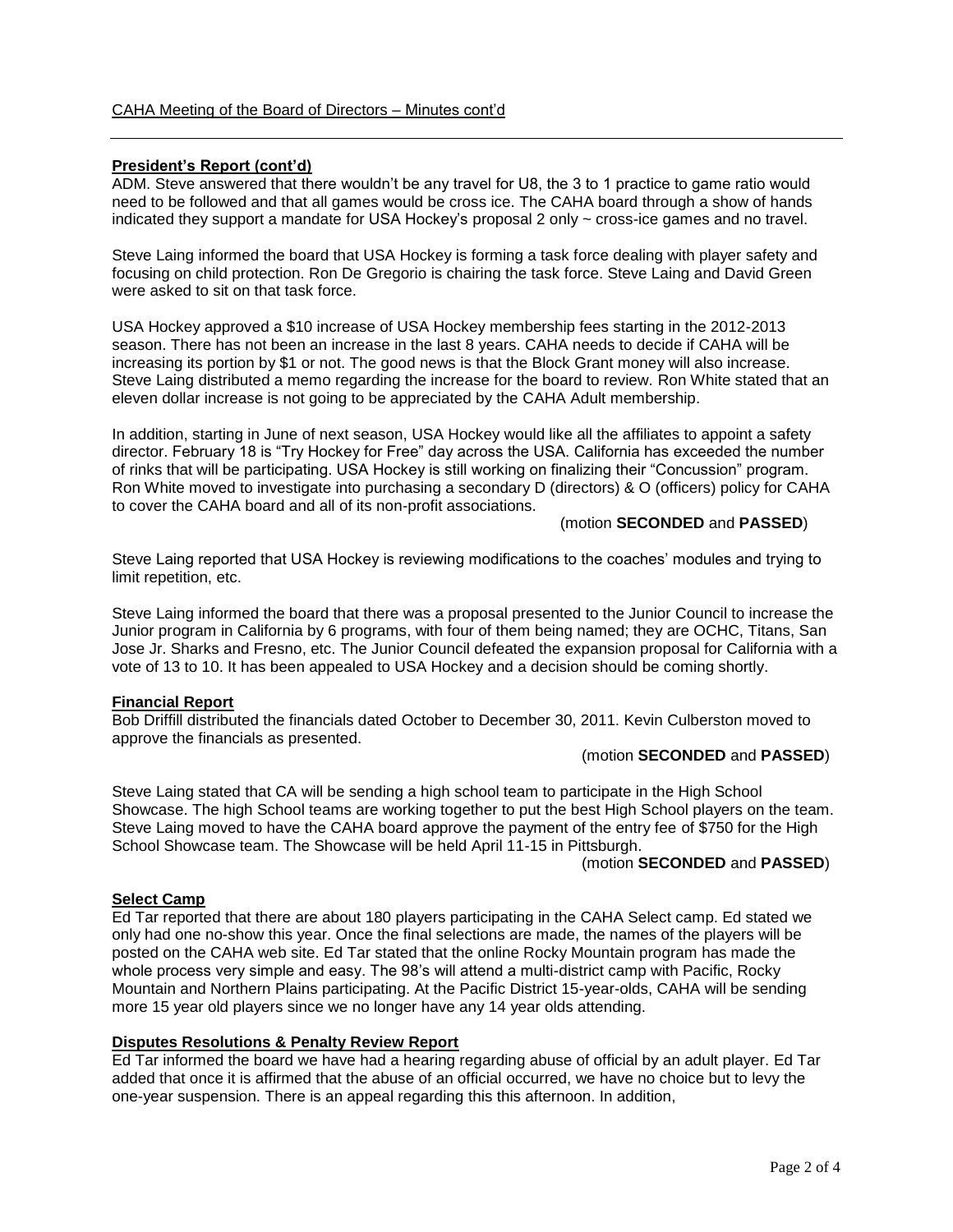## **Disputes Resolutions & Penalty Review Report (cont'd)**

there are two more hearings this afternoon one for an adult player and one for a player who was assessed a spearing infraction.

### **Youth Council**

Laura Cahn informed the board that the Tier II weekends are now completed for the PW division. There is one weekend left for the Bantam and Midget divisions prior to playdowns. The Tier I regular season has been completed and the playoff schedule for the PW Tier I has been published. The PW Tier I playoffs is at Lake Tahoe next week. Districts for the entire Tier I divisions are all in California this year.

Youth Council was very busy with 13 appeals regarding the coaching modules and the CEP deadline. We will be hearing three appeals this afternoon.

### **Girls'/ Women's Committee**

Bridget Hopkinson reported on the CAHA Girls' Select camp which is going on right now. They had some issues with the Rocky Mountain online registration process. All in all, it went as well as could be expected. The biggest problem was that there wasn't any training on using the program.

## **Tournaments**

Sandy Blumberg reported that the foul towels are ready. This year is the last year for the trophies. The banner cost this year went down from \$135 per banner to \$44 each. Some of the Tier I playoff schedules have been finalized and posted. Sandy expects the balance of the Tier I playoff schedules to be completed shortly and posted as well. As soon as the playdowns are done, the Tier II playoff schedules will be released within a week or so.

### **Adult Committee**

Tyler Shaffar reminded the board of the Adult tournament, April 27-29, 2012. They are still receiving applications for this year's tournament and everything is going as planned.

### **Finance Committee**

Mark Mauro reported that one of the CD's will be maturing soon. Bob Driffill moved to renew the maturing CD.

(motion **SECONDED** and **PASSED**)

### **Member Services**

Mike Donahue reported that because of the lack of correct contact information he was not able to physically mail out the renewal membership forms to the associations. Currently he has received about 38 renewal forms from the south and 18 from the north. There are about 19 associations unaccounted for. Steve Laing stated that he wants the list sent to him.

### **Director-of-Referees**

Mark Mauro reported that the officials are all set for the Tier I playoffs. He is working on the Tier II playoffs with the three different officials associations and the leagues to identify the best officials.

Steve Laing informed the board of the upcoming CAHA meetings:

May 12, 2012 Annual meeting in the south

Sept. 8, 2012 CAHA meeting in South

Nov. 10, 2012 CAHA meeting in North

Jan. 26, 2013 CAHA meeting in South